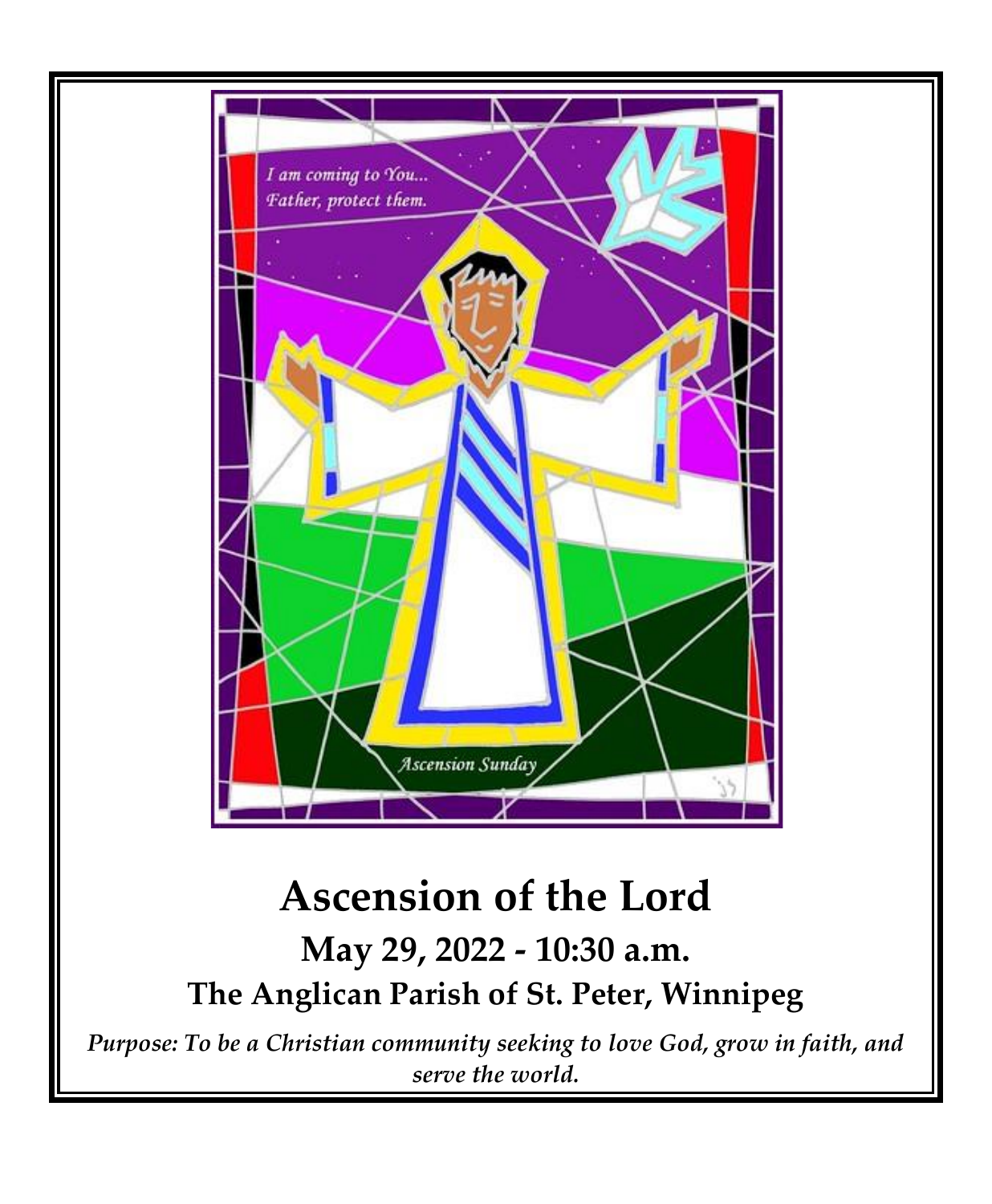# *WE EXTEND A WARM WELCOME TO ALL VISITORS AND NEWCOMERS*

In order to facilitate a safe worship experience for everyone, please keep to the following guidelines:

**VACCINATIONS –** Are required, based on the results of our recent survey. We have a running list of fully-vaccinated people that was started in December 2021 and we will continue to add to this list as more people bring their Vaccination Cards.

**EXCHANGING THE PEACE –** Please exchange the Peace with words only, a wave, or nod of the head. No hand shaking or touching at this time.

**MASKS –** are strongly recommended at all times during the worship service, except when receiving Communion. People speaking from the lectern may remove their mask for clearer communication.

**COMMUNION** – All are welcome to receive communion. Gluten free wafers are available upon request. Please follow the direction of the sidespeople when coming forward to receive Communion. Please use hand sanitizer at the front of the pews and leave your mask on until it is your turn to receive the bread and wine. Kindly replace your mask, re-sanitize your hands, and return to your seat.

**OFFERTORY –** At this time we will not be passing around the offertory plate. Please place your offertory / envelopes in the plate at any time before or during the service. You will find the offertory plate on the table by the entrance of the nave.

**DISTANCING –** You are welcome to sit wherever you like, but please respect the comfort of other parishioners. Please ask for permission before sitting with or approaching other people as some people may prefer to keep a safe distance from others.

**PRAYER BOWL** – If there is someone for whom you wish silent prayers, you are invited to write their name on one of the slips of paper provided and place it in the prayer bowl at the back of the church (on the sound equipment cabinet.)

**NEED TO SIT DURING WORSHIP? –** There are often long periods of time when we stand during worship, please feel free to sit down at any time.

WE ARE A NUT AND SCENT AWARE ENVIRONMENT - Many people, especially children are struggling with allergies to nut products with potentially deadly consequences. Many people also have sensitivities to some scents. We have asked parishioners to be aware of this, to refrain from bringing nut products to Church, and from wearing highly scented products.

# *Following worship you are cordially invited to meet in the parish hall for a time of conversation and refreshments. We strongly recommend that you keep your mask on unless you are seated and consuming food or drink.*

Please take your bulletin home to read, record important dates, and recycle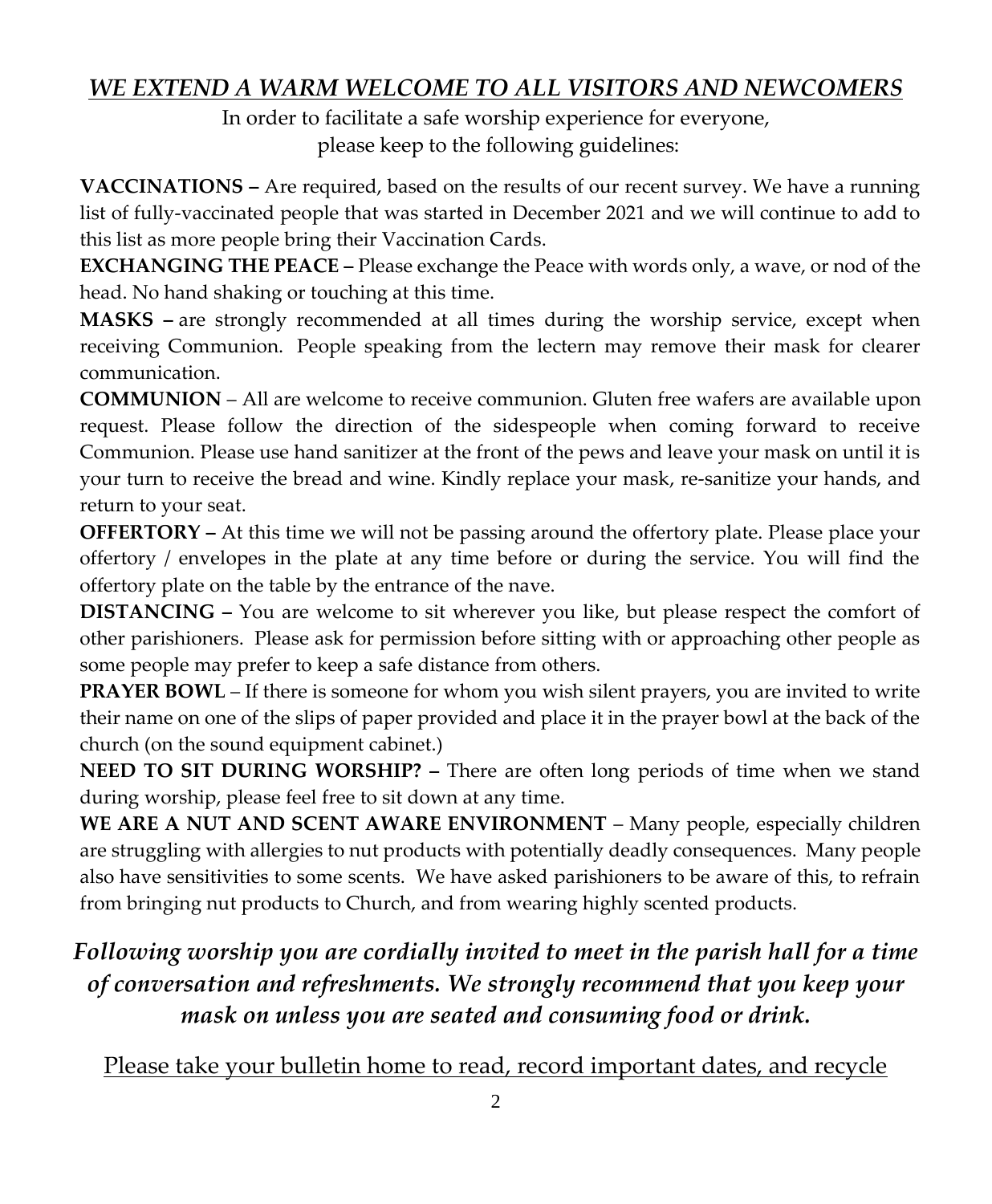# **THE HOLY EUCHARIST THE GATHERING OF THE COMMUNITY**

## **Prelude:**

**Acknowledgement of the Land:** We acknowledge that we meet and work in Treaty 1 land, the traditional lands of the Anishinaabe, Cree and Dakota peoples, and the homeland of the Red River Métis nation. We acknowledge that Indigenous peoples are the first and traditional stewards of the land. We pledge to work towards strengthening our relationship with Indigenous peoples and the land in which we live. We will commit to educating ourselves as part of working together towards reconciliation.

| Intercessor: | Announcements that reflect some of the numerous ministries that occur in and |
|--------------|------------------------------------------------------------------------------|
|              | through St. Peter's.                                                         |
|              | $\mathbf{r}$                                                                 |

*Presider:* Welcome, invitation to share.

*(Sounding Bowl)*

**Opening Hymn: CP# 245 O Lord Most High, Eternal King, v. 1-3** *[Please Stand]*

**O Lord most high, eternal king, by thee redeemed thy praise we sing. The bonds of death are burst by thee, and grace has won the victory. Alleluia!**

**Ascending to the sapphire throne, thou claim'st the kingdom as thine own; and angels wonder when they see how changed is our humanity. Alleluia!** 

**Be thou our joy, O mighty Lord, as thou wilt be our great reward; let all our glory be in thee both now and through eternity. Alleluia!** 

## **The Greeting**

| Presider:  | Alleluia! Christ is risen.                                                 |
|------------|----------------------------------------------------------------------------|
| All:       | The Lord is risen indeed. Alleluia!                                        |
| Presider:  | May his grace and peace be with you.                                       |
| All:       | May he fill our hearts with joy.                                           |
| Officiant: | Almighty God                                                               |
| All:       | to you all hearts are open, all desires known, and from you no secrets are |
|            | hidden. Cleanse the thoughts of our hearts by the inspiration of your Holy |
|            | Spirit, that we may perfectly love you, and worthily magnify your holy     |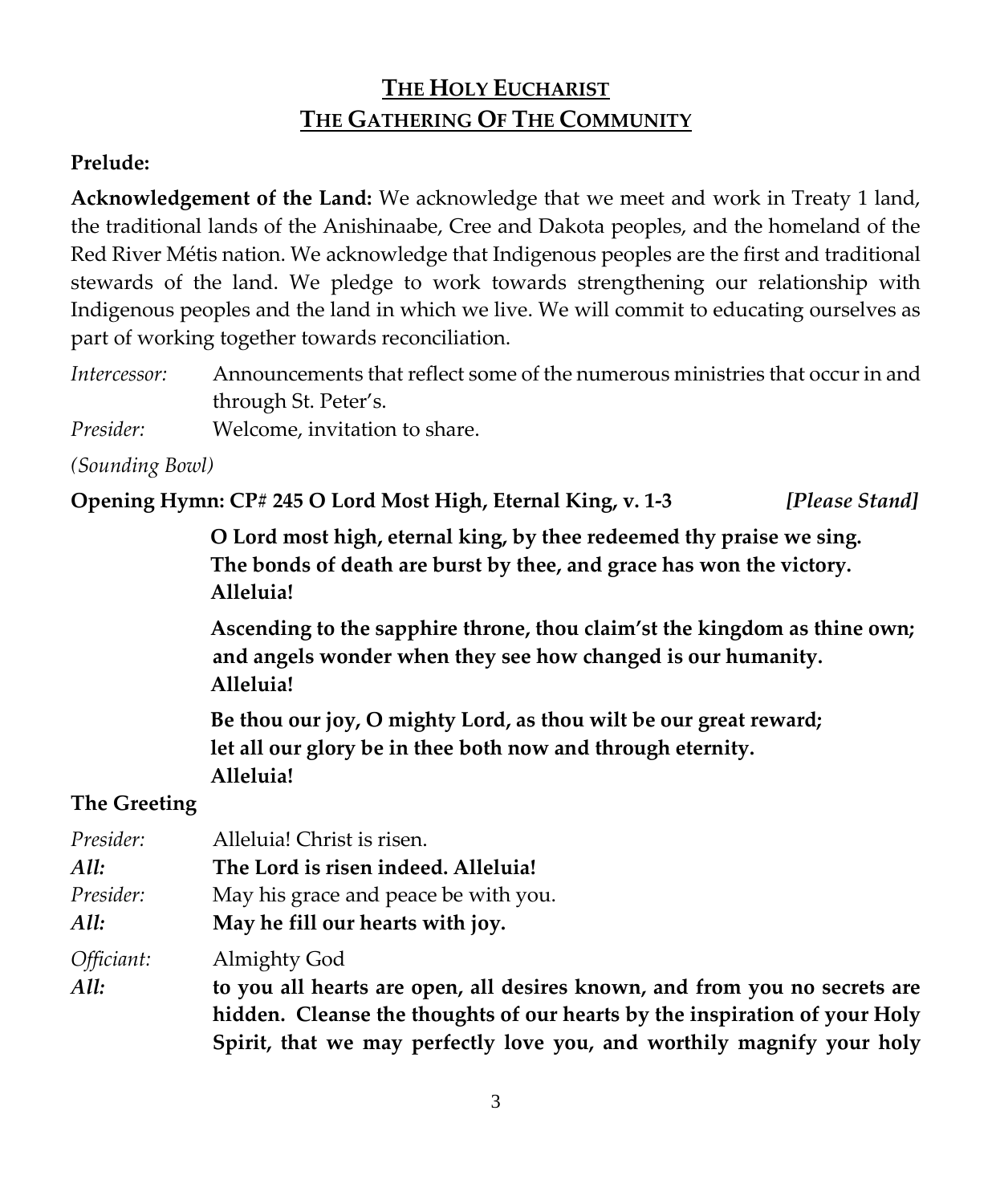# **name; through Christ our Lord. Amen.**

#### **Gloria: CP#366**

**Glory, in the highest glory**, **peace to all, in all their days. Worship, thanks, and praise unceasing to the Source of all we raise: reigning in the sapphire height, hidden from our mortal sight, now receive our adoration as we make our supplication.** 

**Jesus Christ, the world's Redeemer, Lamb of God, for sinners given, Word eternal, born of Mary, Word made flesh, the face of heaven: holy one to you we pray, hear us in the realms of day, with the Spirit there united, and the God head high exalted.** 

#### **Collect of the Day**

*Officiant:* Let us pray

*All:* **Almighty God, your Son Jesus Christ ascended to the throne of heaven that he might rule over all things as Lord. Keep the Church in the unity of the Spirit and in the bond of his peace, and bring the whole of creation to worship at his feet, who is alive and reigns with you and the Holy Spirit, one God, now and forever. Amen.**

#### **THE PROCLAMATION OF THE WORD**

| Officiant: | Let us now feast at the table of God's word. | [Please be Seated] |
|------------|----------------------------------------------|--------------------|
|------------|----------------------------------------------|--------------------|

**Lesson: Acts 1: 1-11**.

*Reader:* Hear what the Spirit is saying to the church.

*All:* **Thanks be to God.** 

#### **Psalm 47**



From The Portland Psalter © 2002, Robert A. Hawthorne. Church Publishing Incorporated. All rights reserved. Used by permission.

**Clap your hands, all you peoples; shout to God with a cry of joy. For the Lord Most High is to be feared,**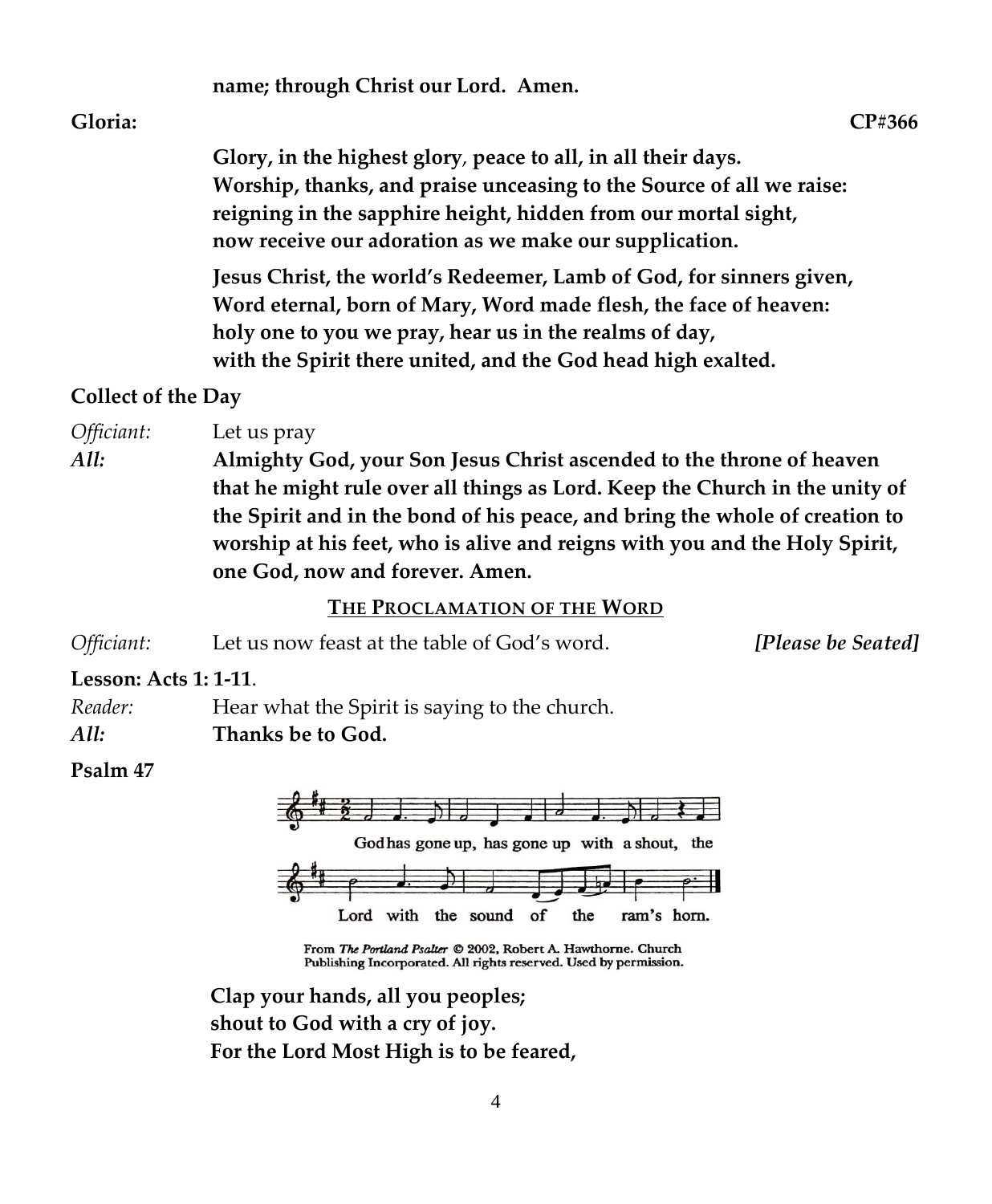| Refrain        |
|----------------|
|                |
| Refrain        |
| Refrain        |
|                |
|                |
| [Please Stand] |
|                |
|                |
|                |
|                |
|                |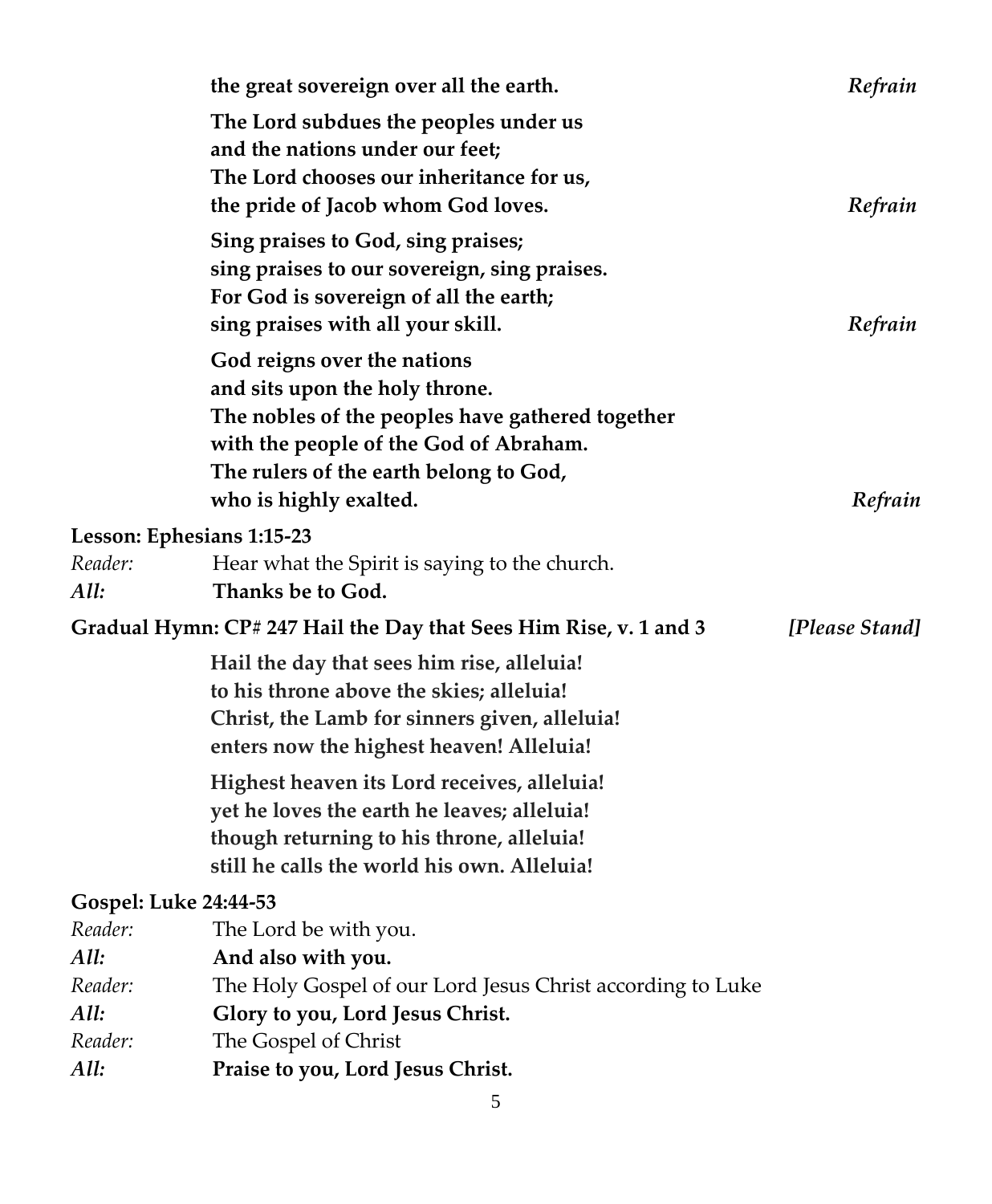#### **Gradual Hymn: CP# 247 Hail the Day that Sees Him Rise, v. 4 and 6**

**See! He lifts his hands above, alleluia! See! He shows the prints of love; alleluia! Hark! His gracious lips bestow alleluia! blessings on his church below. Alleluia!**

**Lord, though parted from our sight, alleluia! far above the starry height, alleluia! grant our hearts may thither rise, alleluia! seeking thee above the skies. Alleluia!**

#### **Sermon** *[Please be Seated]*

*(pause for silent reflection)*

#### **The Apostles' Creed** *[Please Stand]*

*Officiant:* Let us confess the faith of our baptism, as we say

*All:* **I believe in God, the Father almighty, creator of heaven and earth. I believe in Jesus Christ, his only Son, our Lord. He was conceived by the power of the Holy Spirit and born of the Virgin Mary. He suffered under Pontius Pilate, was crucified, died and was buried. He descended to the dead. On the third day he rose again. He ascended into heaven, and is seated at the right hand of the Father. He will come again to judge the living and the dead. I believe in the Holy Spirit, the holy catholic Church, the communion of saints, the forgiveness of sins, the resurrection of the body, and the life everlasting. Amen.**

#### **Prayers of the People**

#### **Confession and Absolution**

*Officiant:* Dear friends in Christ, God is steadfast in love and infinite in mercy; God welcomes sinners and invites us to this table. Let us confess our sins, confident in God's forgiveness.

*(pause for silent reflection)*

*Officiant:* Most merciful God,

*All:* **we confess that we have sinned against you in thought, word, and deed, by what we have done, and by what we have left undone. We have not loved you with our whole heart; we have not loved our neighbours as ourselves. We are truly sorry and we humbly repent. For the sake of your Son Jesus**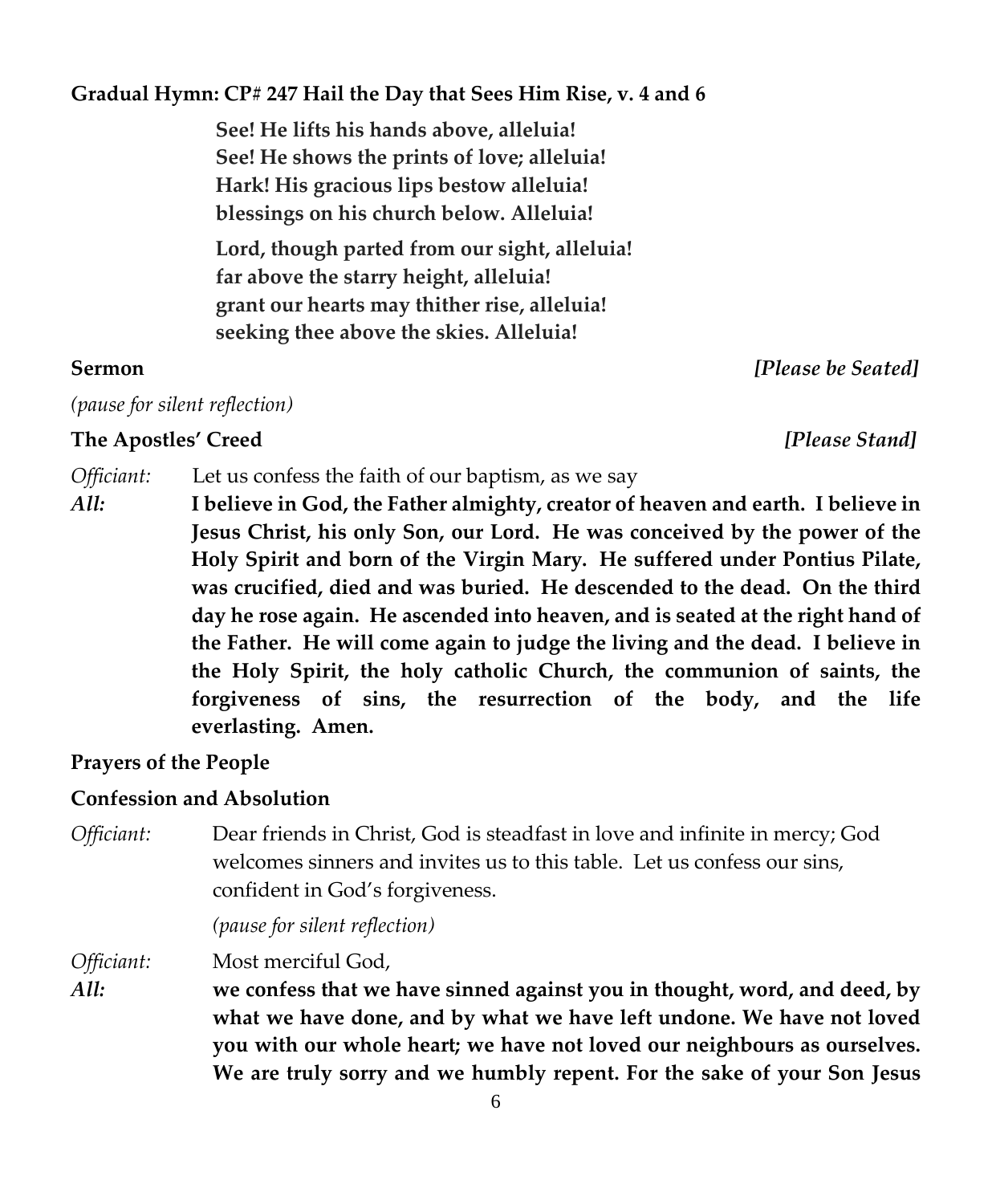**Christ, have mercy on us and forgive us, that we may delight in your will, and walk in your ways, to the glory of your name. Amen.**

- *Presider:* Almighty God have mercy upon you, pardon and deliver you from all your sins, confirm and strengthen you in all goodness, and keep you in eternal life; through Jesus Christ our Lord.
- *All:* **Amen.**

#### **The Peace**

| Presider: | The peace of the risen Christ be always with you. |
|-----------|---------------------------------------------------|
| All:      | And also with you.                                |

#### **THE CELEBRATION OF THE EUCHARIST**

#### **Procession of the Gifts**

*Officiant:* From the abundance of God's creation we bring forward bread and wine and offer them to God. *Officiant:* The table for our celebration of the Eucharist will now be prepared as we sing the offertory hymn.

#### **Offertory Hymn: CP#374 Alleluia! Sing to Jesus, v. 1, 3, 4, 5**

**Alleluia! Sing to Jesus! His the sceptre, his the throne; alleluia! his the triumph, his the victory alone. Hark! The songs of peaceful Zion thunder like a mighty flood; Jesus, out of every nation, hath redeemed us by his blood.**

**Alleluia! Bread of heaven, thou on earth our food, our stay: alleluia! here the sinful flee to thee from day to day; Intercessor, Friend of sinners, earth's Redeemer, plead for me, where the songs of all the sinless sweep across the crystal sea.**

**Alleluia! King eternal, thee the Lord of lords we own: alleluia! born of Mary, earth thy footstool, heaven thy throne. Thou within the veil hast entered, robed in flesh, our great high priest: thou on earth both priest and victim in the eucharistic feast.**

**Alleluia! Sing to Jesus! His the sceptre, his the throne; alleluia! his the triumph, his the victory alone. Hark! The songs of peaceful Zion thunder like a mighty flood; Jesus, out of every nation, hath redeemed us by his blood.**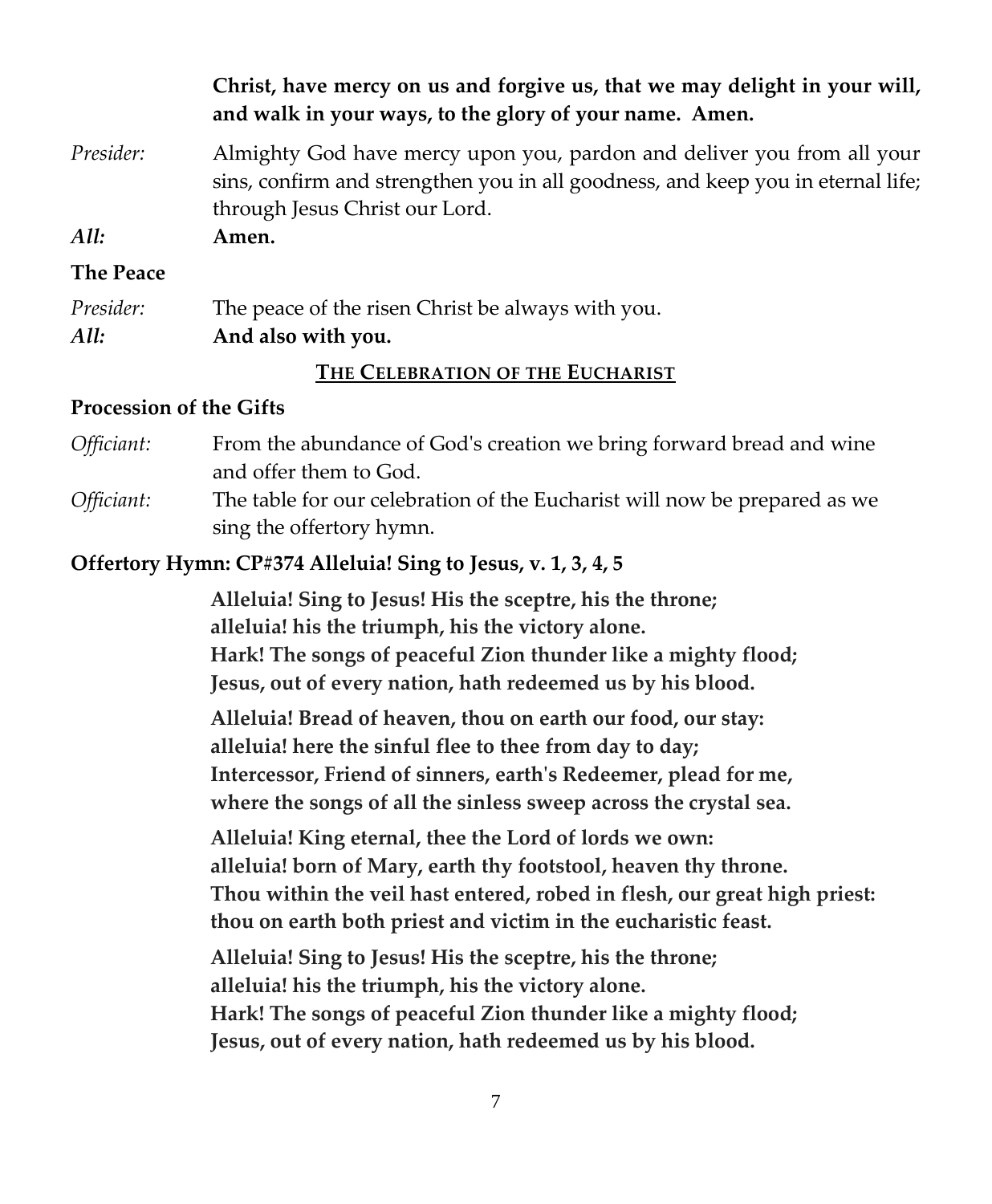*Officiant:* Let us with joy present these offerings which represent our labour and our lives.

## **Prayer over the Gifts**

*Presider:* Let us pray. *All:* **Eternal God, our Saviour Jesus Christ has promised to be with us until the end of time. Accept all we offer you this day, and renew us in his transfigured life; for the sake of Jesus Christ our Lord. Amen.**

### **Eucharistic Prayer #2, B.A.S. 196**

| Presider:<br>All:<br>Presider:<br>All:<br>Presider:<br>All: | The Lord be with you<br>And also with you.<br>Lift up your hearts.<br>We lift them to the Lord.<br>Let us give thanks to the Lord our God.<br>It is right to give our thanks and praise.                                                                                                                                                                                                                                                                                                                                                                                                                                                                                                                                                                                                                                                                                                        |  |
|-------------------------------------------------------------|-------------------------------------------------------------------------------------------------------------------------------------------------------------------------------------------------------------------------------------------------------------------------------------------------------------------------------------------------------------------------------------------------------------------------------------------------------------------------------------------------------------------------------------------------------------------------------------------------------------------------------------------------------------------------------------------------------------------------------------------------------------------------------------------------------------------------------------------------------------------------------------------------|--|
| Presider:                                                   | We give you thanks and praise, almighty God, through your beloved Son,<br>Jesus Christ, our Saviour and Redeemer. He is your living Word, through<br>whom you have created all things. By the power of the Holy Spirit he took<br>flesh of the Virgin Mary and shared our human nature. He lived and died as<br>one of us, to reconcile us to you, the God and Father of all. In fulfillment of<br>your will he stretched out his hands in suffering, to bring release to those who<br>place their hope in you; and so he won for you a holy people. He chose to bear<br>our griefs and sorrows, and to give up his life on the cross, that he might<br>shatter the chains of evil and death, and banish the darkness of sin and despair.<br>By his resurrection he brings us into the light of your presence. Now with all<br>creation we raise our voices to proclaim the glory of your name. |  |
| All:                                                        | Holy, holy, holy Lord; God of power and might;<br><b>CP719</b><br>heaven and earth are full of your glory.<br>Hosanna in the highest.<br>Blessed is he who comes in the name of the Lord.<br>Hosanna in the highest.<br>Hosanna in the highest.                                                                                                                                                                                                                                                                                                                                                                                                                                                                                                                                                                                                                                                 |  |
| Presider:                                                   | Holy and gracious God, accept our praise, through your Son and Saviour Jesus<br>Christ; who on the night he was handed over to suffering and death, took<br>bread and gave you thanks, saying, "Take, and eat: this is my body which is                                                                                                                                                                                                                                                                                                                                                                                                                                                                                                                                                                                                                                                         |  |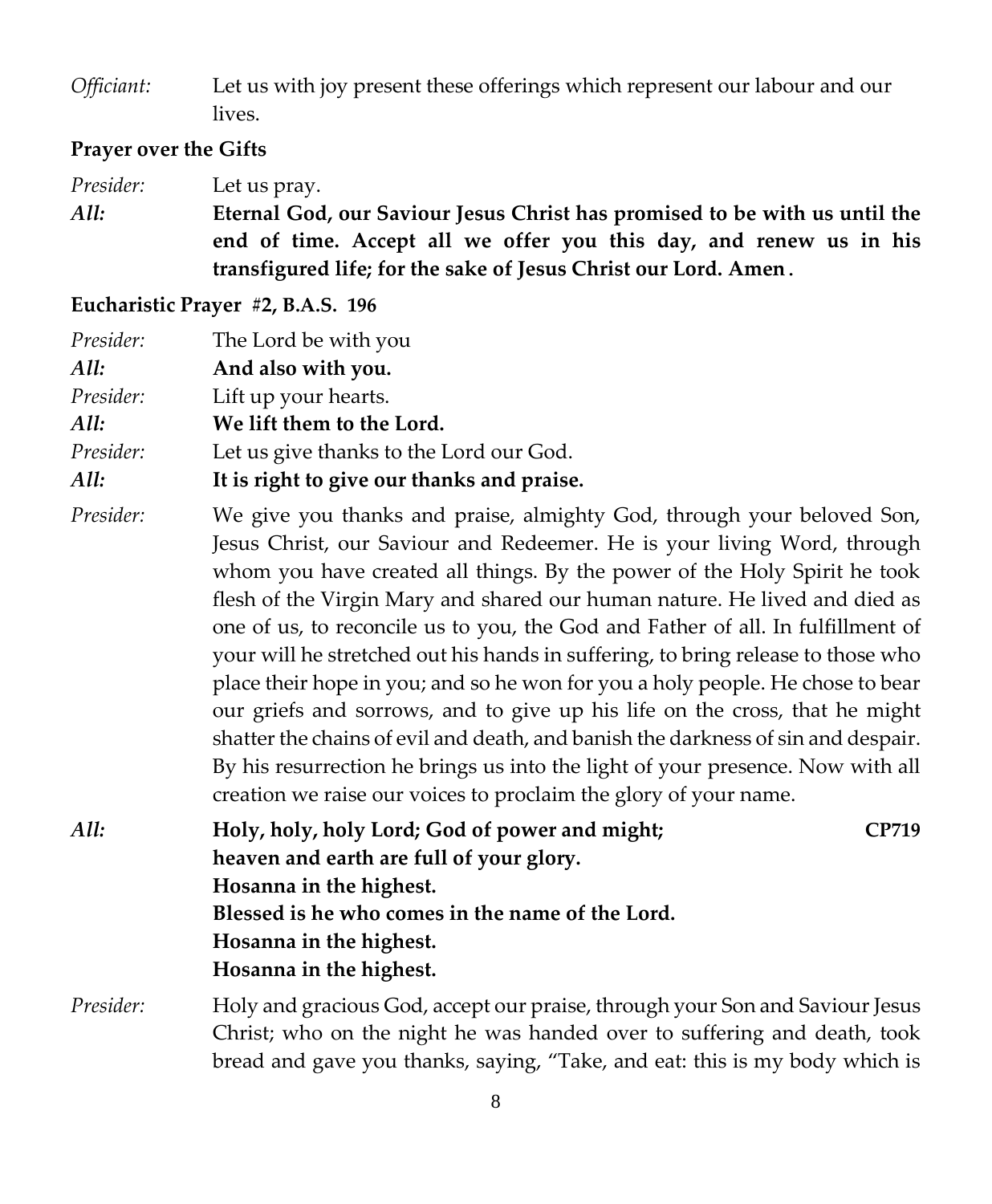broken for you." In the same way he took the cup, saying, "This is my blood which is shed for you. When you do this, you do it in memory of me."

Remembering, therefore, his death and resurrection, we offer you this bread and this cup, giving thanks that you have made us worthy to stand in your presence and serve you. We ask you to send your Holy Spirit upon the offering of your holy Church.

*(SILENCE – SOUNDING BOWL)*

Gather into one all who share in these sacred mysteries, filling them with the Holy Spirit and confirming their faith in the truth, that together we may praise you and give you glory through your Servant, Jesus Christ. All glory and honour are yours, Father and Son, with the Holy Spirit in the holy Church, now and forever.

# *All***: Amen** *Presider:* As our Saviour taught us, let us pray,

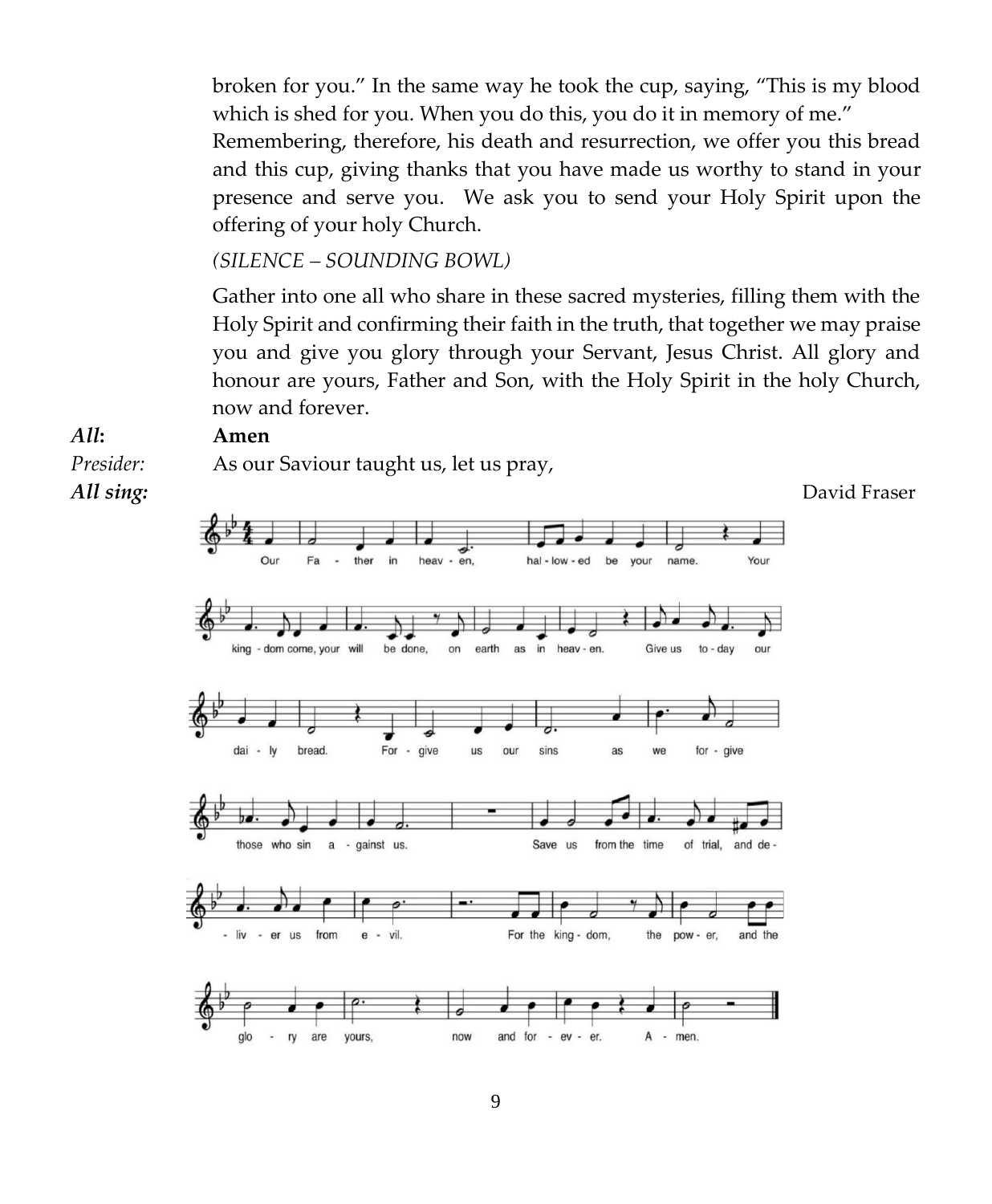#### **The Breaking of the Bread**

| Lord, we died with you on the cross.    |
|-----------------------------------------|
| Now we are raised to new life.          |
| We were buried in your tomb.            |
| Now we share in your resurrection.      |
| Live in us, that we may live in you     |
| The gifts of God for the people of God. |
| Thanks be to God.                       |
|                                         |

**Communion Hymn: CP#451 King of Love, O Christ, We Crown Thee** *[Please Be Seated]*

**King of love, O Christ, we crown you Lord of thought and Lord of will, each demand of your high challenge dedicated to fulfil; we with you by grace co-workers, till where human foot has trod, peoples, kings, dominions, races, own the empire of our God.**

**King of life, who have created wheat in golden harvest spread: make your servants strong to serve you by the gift of daily bread. Feed us with your body broken, with your blood outpoured sustain, that our souls divinely strengthened may the life eternal gain.**

**King of mercy, you have saved us from the haunting sense of loss, nailing in your vast compassion sin's indictment to the cross. Those who love, by your sore anguish, from the past you cleanse and free, breathing words of absolution throned and reigning from the tree**

**King triumphant, King victorious, take your throne our hearts within, lest the might of fierce temptation snare us into deadly sin. By the Spirit's rich anointing, grant us strength life's race to run, till the power of sin be vanquished, till the prize of God be won**

#### **Communion Hymn: CP#634 Jesus, Remember Me (Repeat as Needed)**

**Jesus, remember me when you come into your kingdom. Jesus, remember me when you come into your kingdom.**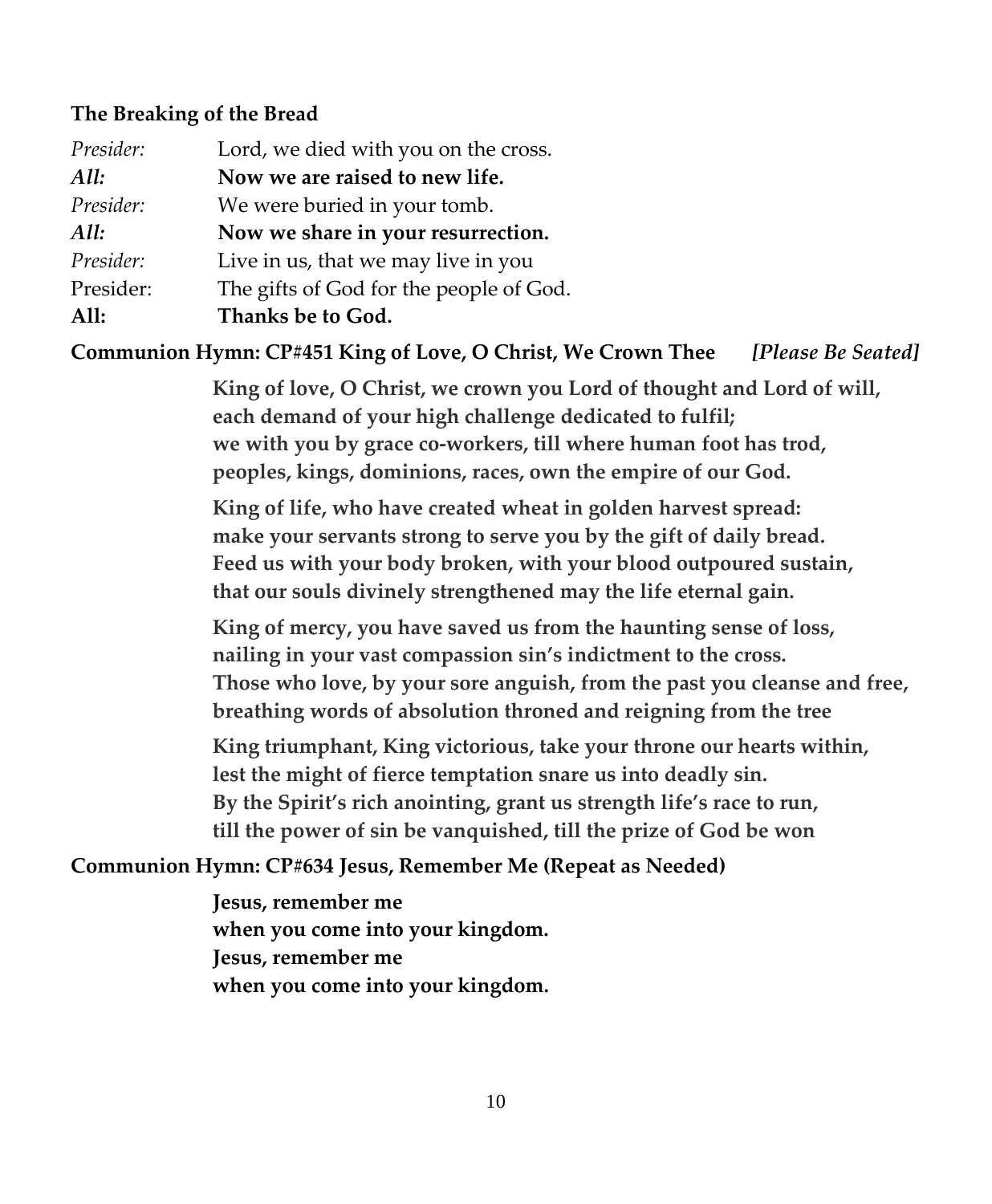| Presider: | [Please Stand]<br>Let us pray                                               |
|-----------|-----------------------------------------------------------------------------|
| All:      | Eternal Giver of love and power, your Son Jesus Christ has sent us into all |
|           | the world to preach the gospel of his kingdom. Confirm us in this mission,  |
|           | and help us to live the good news we proclaim; through Jesus Christ our     |
|           | Lord. Amen.                                                                 |
| Presider: | Glory to God                                                                |
| All:      | whose power, working in us, can do infinitely more than we can ask or       |
|           | imagine. Glory to God from generation to generation, in the Church and in   |
|           | Christ Jesus, forever and ever. Amen.                                       |

#### **THE DISMISSAL**

**Closing Hymn: CP#570 Lord, Dismiss Us with Your Blessing** 

**Lord, dismiss us with your blessing; fill our hearts with joy and peace; let us each, your love possessing, triumph in redeeming grace; O refresh us, O refresh us, travelling through the wilderness.**

**Thanks we give and adoration for the gospel's joyful sound; may the fruits of your salvation in our hearts and lives abound! may your presence, may your presence with us evermore be found.**

#### **Sending Forth of Eucharistic Minister**

| Presider: | In the name of this congregation, I send you forth bearing these holy gifts, that                                                                       |  |  |
|-----------|---------------------------------------------------------------------------------------------------------------------------------------------------------|--|--|
|           | those to whom you go may share with us in the communion of Christ's body                                                                                |  |  |
|           | and blood. One body are we.                                                                                                                             |  |  |
| All:      | For though many, we share one bread and one cup.                                                                                                        |  |  |
| Presider: | The peace of God that passes all understanding keep your hearts and minds<br>in the knowledge and love of God, and of His son Jesus Christ our Lord and |  |  |
|           | the blessing of God Almighty, Father, Son and Holy Spirit be amongst you and                                                                            |  |  |
|           | remain with you always. Amen                                                                                                                            |  |  |

| <i>Presider:</i> | The Lord is risen, alleluia!        |
|------------------|-------------------------------------|
| All:             | The Lord is risen indeed! Alleluia! |
| Postlude         |                                     |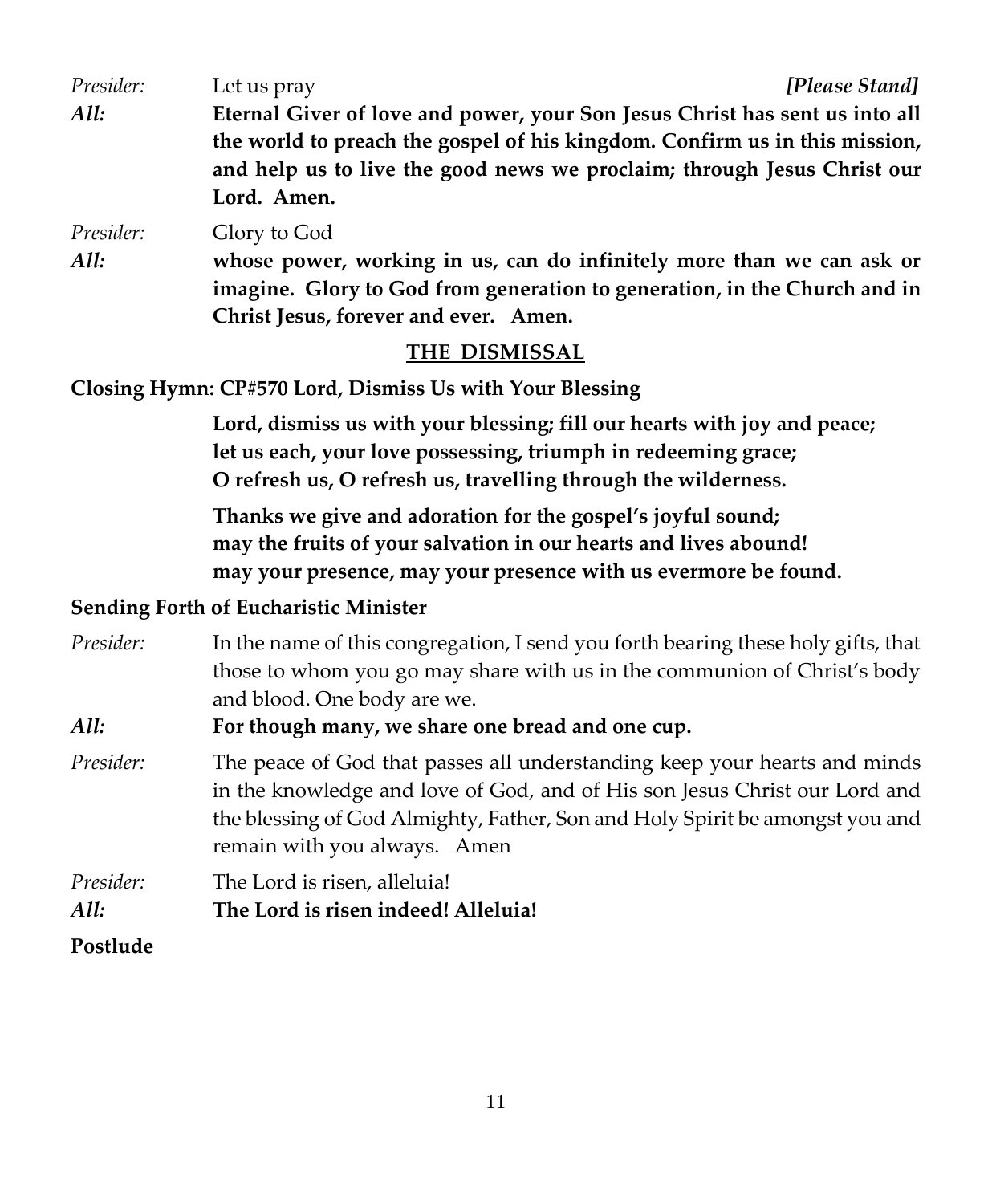## **PRAYERS**

**Please include in your prayers** Bernice Nemeth, Grayson Justin Beayla Nemeth, Beth Hiscox, Gladys Oelkers, Ruth Kensinger, Ginny and Bob Kellington, Evan Bacon, Joan Cook, George Green, Roy and Annie Bowkett, Anastasia Lambert, Blair, Bev Smith, Beryl Pressey, Carmen Ellis, Junior Jackson, Joefin Peter, Terri Oelkers, Afton Williams, Laurie, Jim Ellis, Susan Sprange, Bryan (Rusty) Slater, Margaret Clarke.

**In our parish cycle of prayer:** Donald Johnson, Bob and Ginny Kellington, Colin and Yvonne Kyle, Marcus and Caroline LeNabat.

**In the Anglican Communion worldwide,** we pray for the Church of South India (United). **In the ACC**, our Primate Linda, Interim National Indigenous Bishop Sidney and the Anglican Council of Indigenous People, our Metropolitan Greg, the Rt. Rev. Andrew Asbil, Bishop; the Rt. Rev. Kevin Robertson, Suffragan Bishop; the Rt. Rev. Riscylla Shaw, Suffragan Bishop, and the clergy and people of the Diocese of Toronto. **In the ELCIC,** National Bishop Susan, the Anglican Diocese of Jerusalem, the Evangelical Lutheran Church in Jordan and the Holy Land, and for peace in the Middle East. **In our Diocese,** our Bishop Geoffrey, Bishop of our Companion Diocese, Michael, and for MNO Synodical Bishop Jason. Our congregations and communities; our companion Diocese Parish of St. Paul Nswanjere, and former students of residential schools as they seek healing, hope, and recovery from abuses.

# *PARISH and COMMUNITY LIFE*

# **The Urban Retreats Garden Tour**

The Urban Retreats Garden Tour in support of 1JustCity/West End Drop-In is back for 2022! Mark your calendars for Saturday, June 25 and plan to visit beautiful gardens in the Scotia Heights neighbourhood. Check out the details on the poster in the Narthex or on our website. Tickets are \$20 and available through the week from Tara in the office or from Margaret on Sunday's.

## **Donations**

If you would like to contribute to the ongoing ministries of St. Peter's Anglican Church, there are several convenient ways you can do this:

- Ongoing PAR donations can be set up with Laurie Thompson, our Interim Envelope Secretary - contact the church office for her contact info.
- Mail in or drop off a cheque to the church building.
- [Donate](https://www.canadahelps.org/en/dn/37811) online through Canada Helps. On the donation page, you are able to allocate your donation to the Primates World Relief and Development Fund, Capital Projects, Mission & Outreach Projects, etc. You will receive your charitable donation receipt immediately upon making the donation. The funds less a nominal administration fee go directly to St. Peter's.